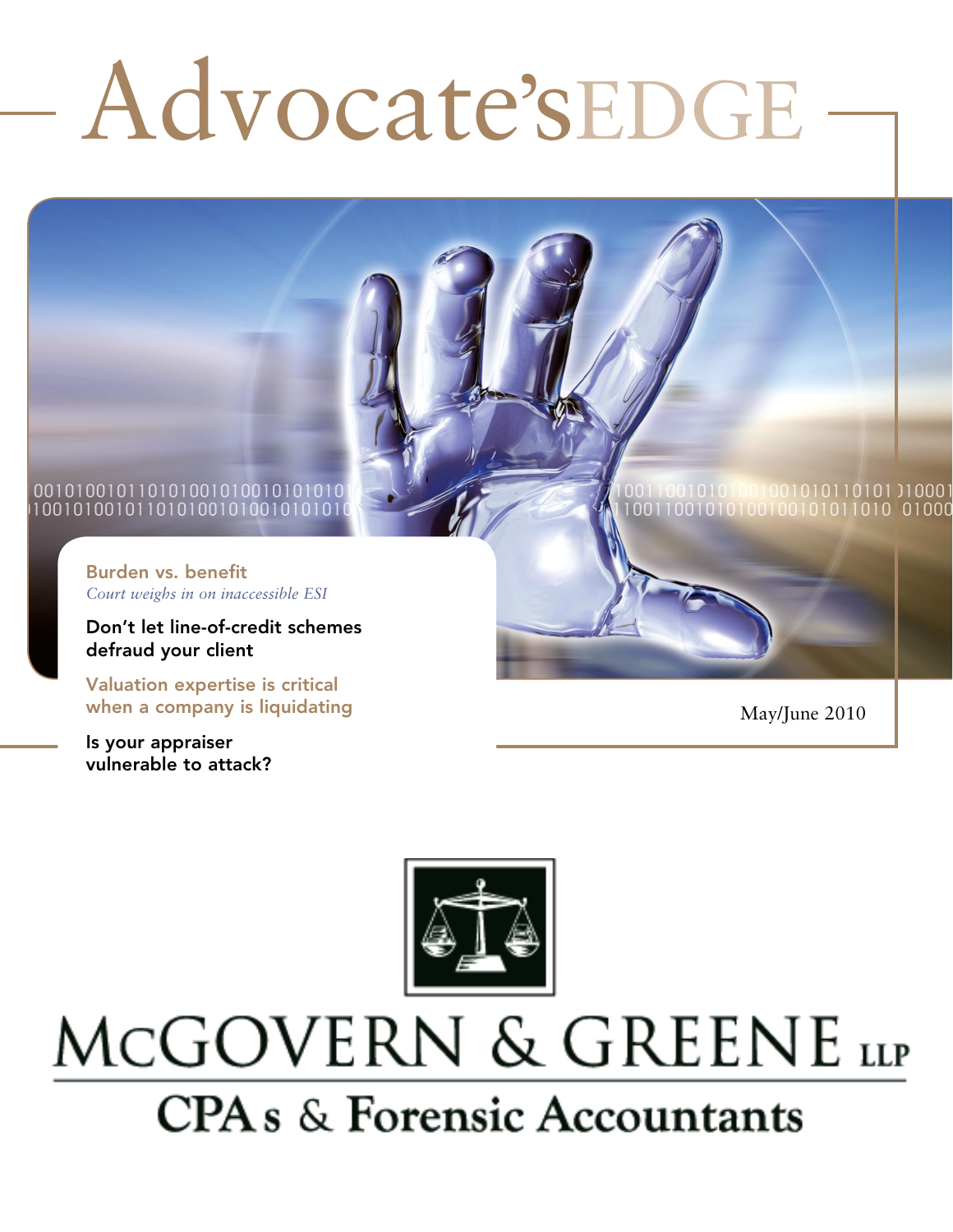### Burden vs. benefit *Court weighs in on inaccessible ESI*

Attorneys increasingly face discovery requests for massive amounts of electronically stored information (ESI). Parties generally aren't required to produce ESI that isn't "reasonably accessible" because of undue burden or cost, but courts can nonetheless order production on a showing of good cause by the requesting party. A recent New Jersey district court opinion examines the factors relevant to the determination of whether such a showing has been made.

#### Cost is a factor

In *Major Tours Inc. v. Colorel*, the plaintiff tour bus operators sued the New Jersey Department of Transportation (NJDOT) and others alleging that discriminatory safety inspections had been made of buses owned by African-Americans. During discovery, they requested copies of e-mail communications from the backup tapes (archived e-mails) maintained by NJDOT.

The defendants sought a protective order, claiming the e-mails were inaccessible due to the cost and burden to retrieve them from about 2,500 backup tapes. Defendants estimated that harvesting the requested e-mails would cost \$1.5 million. Previously, they had searched the records of 37 custodians and harvested about 152,000 e-mails from their mailboxes. A total of 135,000 documents were reviewed, with 70,000 of those containing a hit on the 100 search terms agreed to by the parties. The defendants proposed limiting e-mail discovery to these documents.

The court found that the requested data was indeed inaccessible. It observed that data stored on backup tapes typically is classified as inaccessible because it's not readily usable. The court also criticized the plaintiffs' failure to credibly rebut the defendants' cost estimate with contrary estimates or affidavits.

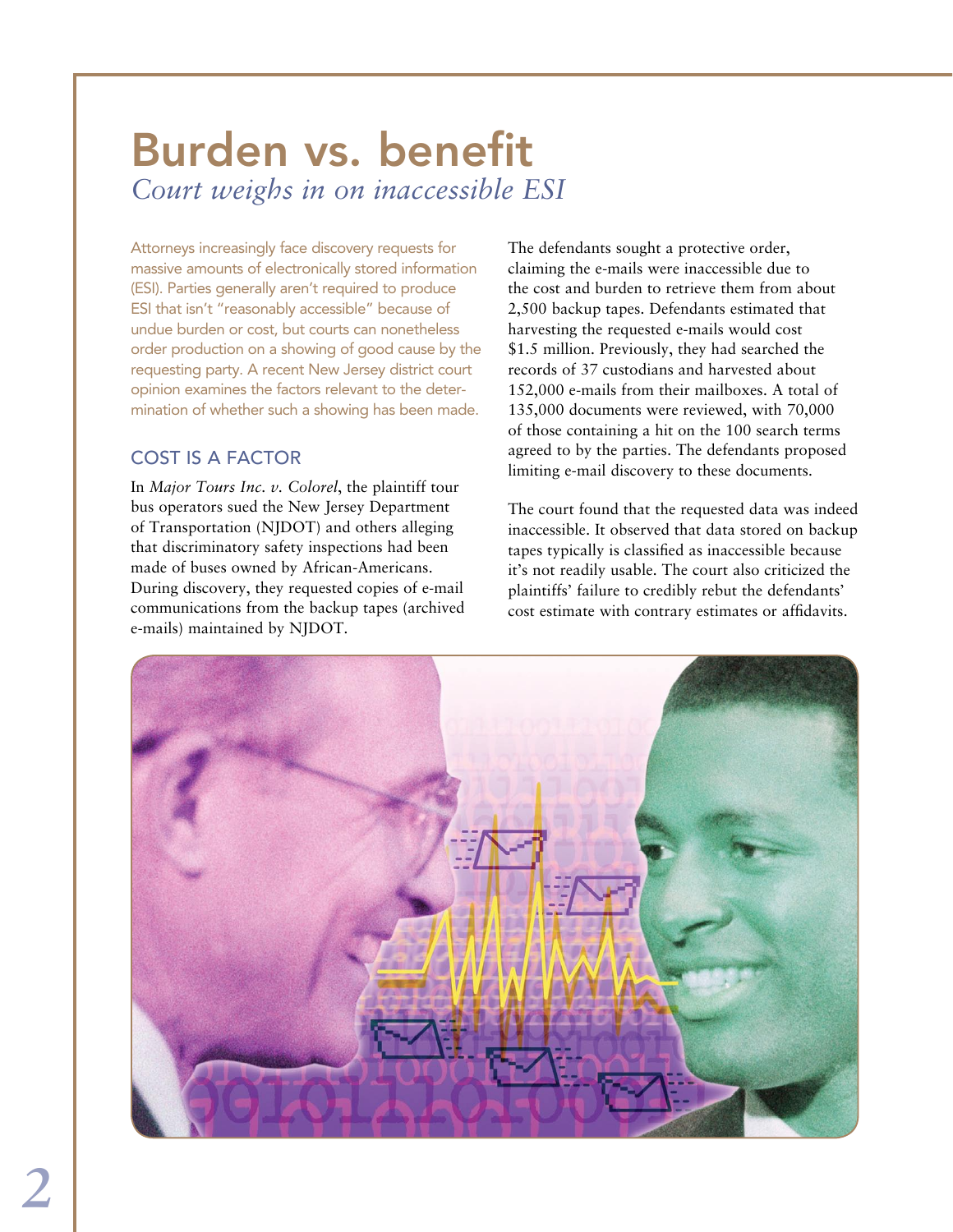#### Good cause analysis

In determining whether the plaintiffs showed good cause to order discovery, the court analyzed the Advisory Committee Notes to Federal Rule of Civil Procedure  $26(b)(2)(B)$ . Factors listed are the:

- $\triangleright$  Specificity of the discovery request,
- **D** Quantity of information available from other and more easily accessed sources,
- $\blacktriangleright$  Failure to produce relevant information that seems likely to have existed but is no longer available on more easily accessed sources,
- $\blacktriangleright$  Likelihood of finding relevant, responsive information that can't be obtained from other, more easily accessed sources,
- **Predictions as to the importance and** usefulness of further information,
- $\blacksquare$  Importance of the issues at stake in the litigation, and
- Parties' resources.

The court explained that these factors should be weighed by importance rather than used as a checklist for each party to tally and compare. It found that the most critical considerations in the current matter were that the defendants had already produced tens of thousands of relevant documents and that a substantial number of depositions had been and would be taken. Also, no evidence existed of intentional spoliation. Further, the requested e-mails were likely to be of marginal benefit and cumulative of documents previously produced.

*The court observed that data stored on backup tapes typically is classified as inaccessible because it's not readily usable.* 

#### Litigation hold letters may be discoverable

In an early stage of *Major Tours Inc. v. Colorel*, the court issued an order regarding the discoverability of attorneys' litigation hold letters. The order was notable because it ruled, in essence, that the defendants had waived attorney-client privilege for the letters before their attorneys had begun work on the litigation.

The hold letters were sent after the lawsuit was filed. But the court found that the duty to preserve had been triggered by a letter alleging racial profiling, sent to the New Jersey Attorney General 22 months before the filing. The letter requested a response "within two weeks in order to avoid recourse to litigation."

The court adopted the prevailing view that hold letters are discoverable when spoliation occurs. Inferring that some relevant evidence was lost, the court concluded that the plaintiffs had made a preliminary showing of spoliation and ordered the production of the hold letters.

#### Scaling back

The court concluded that the "slim likelihood" of new relevant evidence being discovered didn't outweigh the substantial burden and expense to retrieve the e-mails from the 2,500 backup tapes.

It also considered the possibility of a scaled-back alternative, with 17 tapes searched, but again found that the burden and expense outweighed the likely usefulness of harvesting the e-mails.

However, the court recognized the plaintiffs' claim that the e-mails held relevant evidence and that the plaintiffs were pursuing issues of "paramount public importance." So the court ruled that the plaintiffs and defendants should share the cost of searching the 17 tapes.

#### Make or break

The *Major Tours* case illustrates the factors likely to determine whether a court orders production of ESI when it isn't reasonably accessible. Work with an experienced forensic expert to build your own arguments for or against production in light of these factors.  $\blacktriangleright$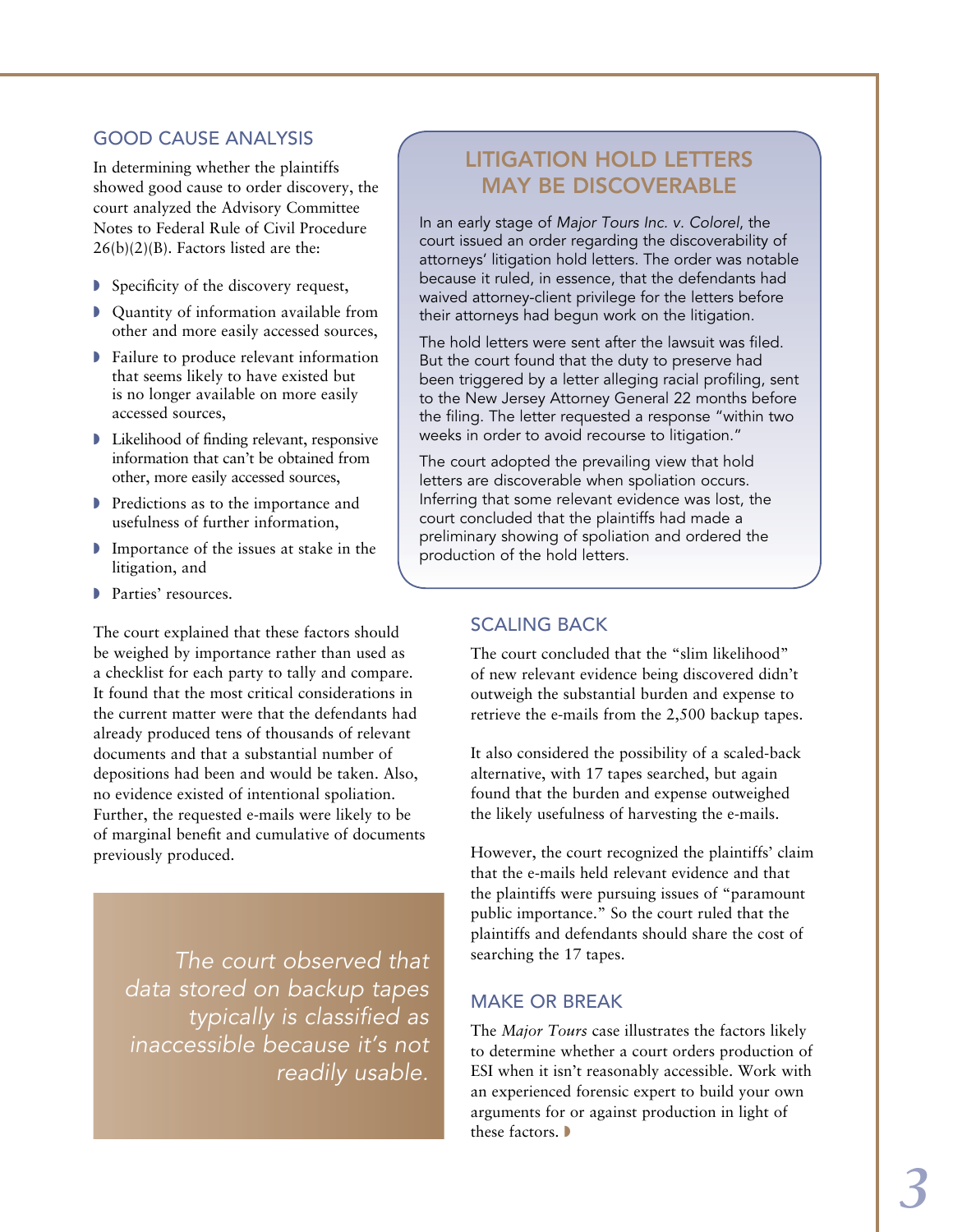# Don't let line-of-credit schemes defraud your client

Companies everywhere need to make an ongoing commitment to preventing occupational fraud. But a weak economy can raise the incidence of fraud as even long-term, trusted employees become financially motivated to steal from their employers. Hard times also typically lead to more "creative" schemes. One that gets little attention, but potentially is extremely damaging, involves a company's line of credit (LOC) with lenders.

#### POTENTIAL GOLD MINE

Many businesses establish asset-based revolving LOCs that let them borrow funds as needed for working capital to, for example, pay vendors. The amount of credit available to a company generally is tied to its asset balances.

#### Inflating numbers

Employees who are closely involved in arranging for LOCs or are calculating periodic receivable availability reports have the necessary access to commit this type of fraud. Staff members can falsely inflate their companies' accounts receivable numbers, thereby raising the amount of available credit — and funds available to steal.

A thief, for example, might create a fictitious invoice for \$170,000. When that invoice is assigned to the lender as collateral, the lender issues \$144,500 in credit (assuming the amount of credit is limited to 85% of eligible receivables). The employee then diverts the funds through a fictitious vendor.



As the fake invoice nears 90 days past due — making it ineligible for the availability calculation the employee circulates cash through the lender via another fictitious invoice. By assigning a new invoice for \$200,000, the employee gains access to \$170,000 (85%

An LOC based on a company's accounts receivable, for example, might allow advances up to 85% of "eligible" accounts receivable. The company is required to submit a periodic calculation of its accounts receivable availability (which typically excludes invoices more than 90 days past due and receivables from affiliated businesses). With so much money involved, it's not surprising that some employees have found ways to exploit LOCs.

of \$200,000), and directs it to a shell company to remit payment for the first fake invoice.

When the payment has been deposited with the lender, it reduces the company's accounts receivable and loan balance by \$170,000. And the extra \$30,000 in accounts receivable (\$200,000 less \$170,000) creates an additional \$25,500 of available credit.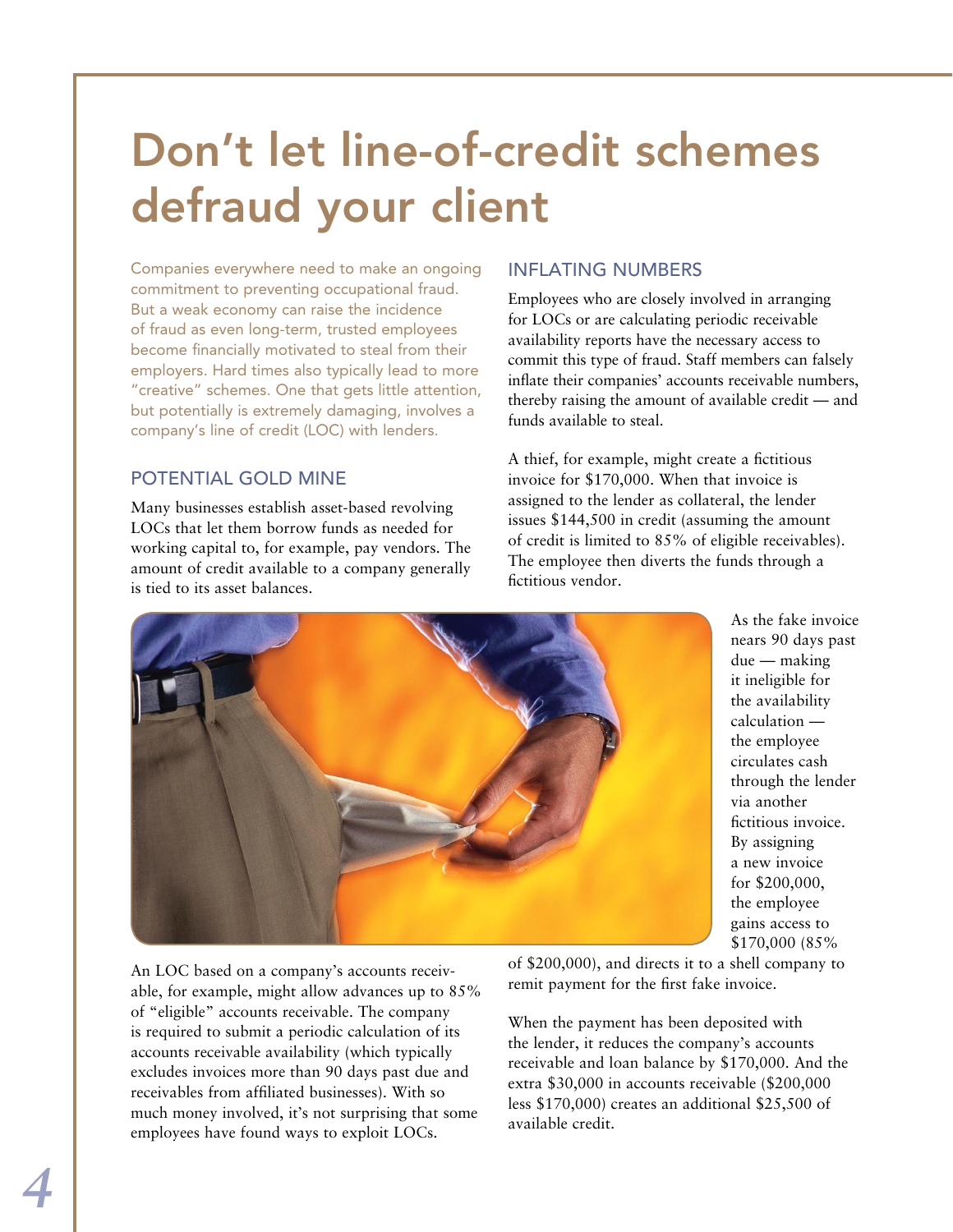#### The investigation

Forensic experts use several methods to detect complicated LOC schemes. They can scrutinize customer and vendor lists and investigate those that aren't well known in the industry. Experts will ask suspicious vendors to provide proof that they actually sell goods or services to other companies. And then they follow up by investigating what alleged customers have received in exchange for their payments. Experts also will examine invoices, checks and receipts.

Computer analysis plays a role, too. Experts run reports to determine if unfamiliar customers or vendors account for a significant or increasing number or percentage of transactions. Sale and purchase data also can be mined for matches among vendor, customer and employee addresses.

*Employees can falsely inflate accounts receivable numbers, thereby raising the amount of available credit — and funds available to steal.*

#### Damage control

Fraud schemes this complex generally run for months or even years before they're detected. This gives employees time to do a lot of financial damage. So if your client is at risk for LOC fraud or suspects it has already occurred, ask a fraud expert to investigate and help the business put policies in place to prevent future losses.

# Valuation expertise is critical when a company is liquidating

Whether your client is a financially distressed business or a business buyer that's considering acquiring a company in bankruptcy, you'll need the assistance of a valuation expert. An experienced valuator can help owners make informed decisions about their troubled company's future and maximize liquidation proceeds. And valuators can provide buyers with an accurate picture of the value of bankrupt businesses and their assets.



#### Liquidation value

Recent economic turmoil means that some companies are liquidating assets to generate cash flow or even turning to bankruptcy. Although valuators typically calculate a company's value as a going concern, certain financial trends such as recurring net losses, declining sales and severely reduced liquidity may suggest that the business would be more valuable if it were liquidated.

The *International Glossary of Business Valuation Terms* lists two types of liquidation value. In an orderly liquidation, assets are sold piecemeal over a reasonable period of time to maximize proceeds. Alternatively, forced liquidation value assumes assets will be sold as quickly as possible, possibly via auction. Timing, bankruptcy laws and judicial mandates all help a valuator determine the appropriate premise of value.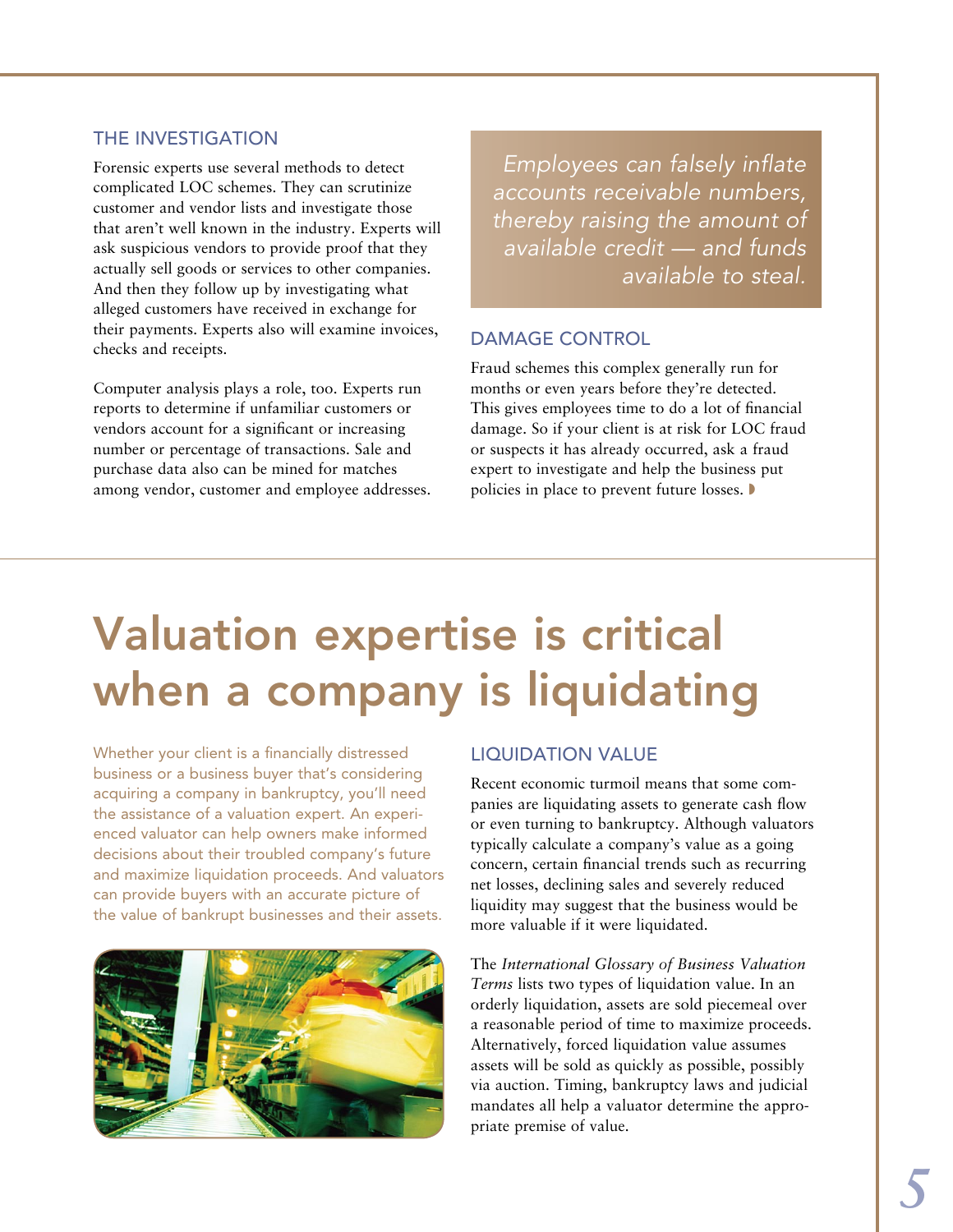

Liquidation value often serves as a "floor" for business value. It also can help owners decide whether to file for Federal Bankruptcy Code Chapter 7 (liquidation) or Chapter 11 (reorganization), and it helps stakeholders evaluate the viability of spin-offs and mergers, out-of-court loan workouts, management buyouts, and reorganization plans.

Valuators can also help buyers of distressed businesses determine their targets' strategic value or value based on the specific buyer's investment requirements and expectations. For example, a buyer may be willing to pay more than liquidation value for a company that provides synergies and economies of scale.

#### Crunching the numbers

Valuators engaged to appraise a troubled company start with its balance sheet. The book values of liabilities generally are accurate, but assets may require adjustments to estimate recoverability and current market values. Valuators also consider the existence of unrecorded items, such as patents, trademarks, customer lists, IRS claims, warranties and pending lawsuits.

If a company decides to liquidate, the valuator must factor in liquidation expenses, such as lease obligations, severance pay and professional fees. Typically, money is set aside in an escrow account for these incidentals before the company distributes liquidation proceeds to creditors and investors.

#### Serving many roles

Liquidation analyses are just the tip of the iceberg. Valuators can advise distressed businesses on such issues as negotiating debt restructuring with creditors and coordinating bankruptcy filings. They can provide fairness opinions for management buyouts and third-party acquisitions and help implement reorganization plans.

When creditors file fraudulent conveyance lawsuits, valuators can help determine the facts by performing a solvency analysis. The valuator's subsequent solvency opinion determines whether the allegedly fraudulent transfer has left the company unable to service its debt obligations or continue normal business operations.

Valuators also might work with, or serve as, courtappointed receivers and turnaround consultants.

> *Recurring net losses, declining sales and severely reduced liquidity may suggest that a business would be more valuable if it were liquidated.*

#### Experience counts

Even when a company has lost most or all of its value, the stakes are high for owners and other stakeholders. So be sure you hire a valuator who's experienced in distressed company engagements and familiar with bankruptcy laws. In addition to financial expertise, your valuator needs the strong presentation skills necessary for persuasive court testimony and negotiations with investors, creditors and other concerned parties.